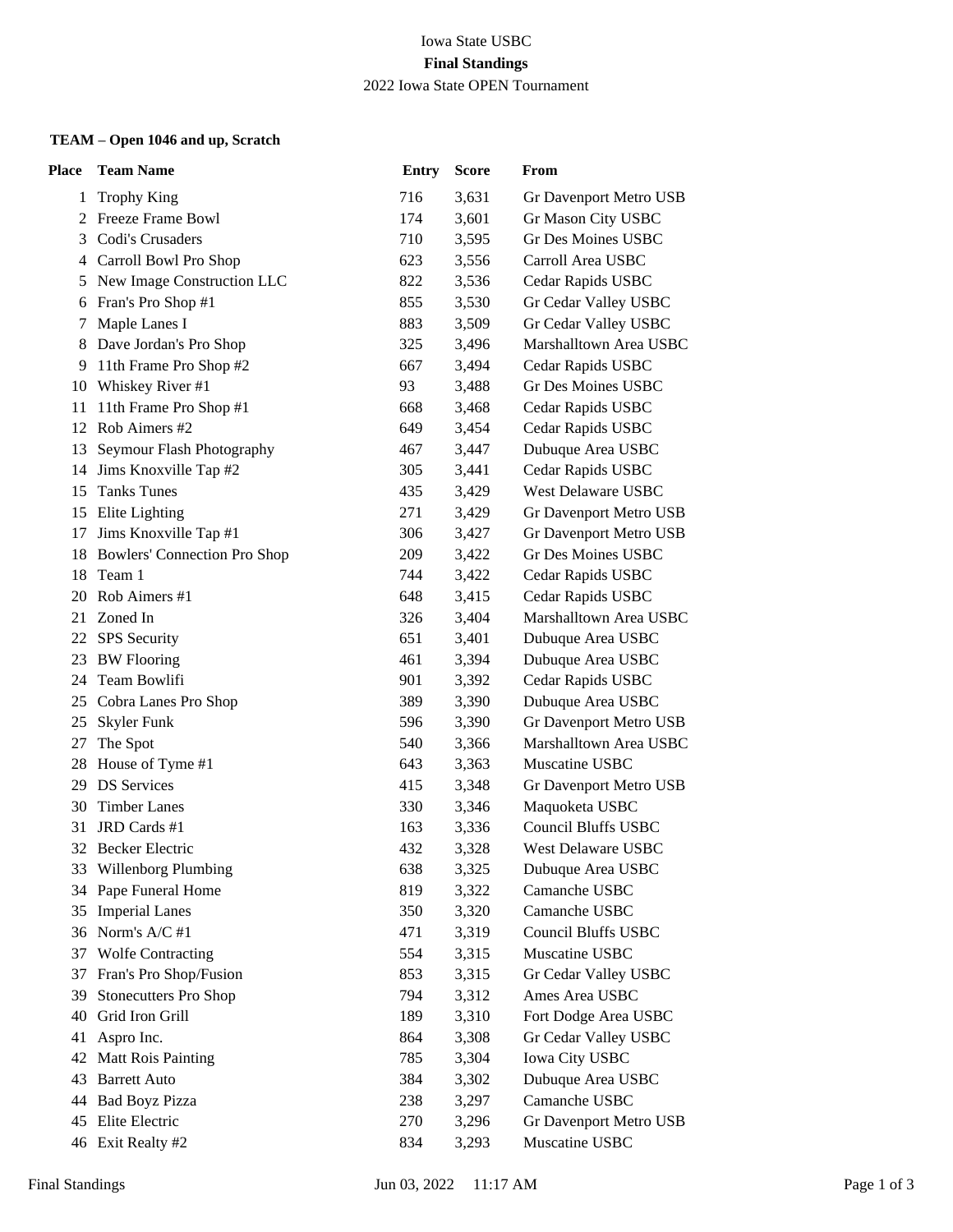## Iowa State USBC **Final Standings** 2022 Iowa State OPEN Tournament

## **TEAM – Open 1046 and up, Scratch**

| <b>Place</b> | <b>Team Name</b>                 | <b>Entry</b> | <b>Score</b> | From                       |
|--------------|----------------------------------|--------------|--------------|----------------------------|
|              | 47 RPS 1                         | 699          | 3,291        | Cedar Rapids USBC          |
|              | 48 Kendric's Krew 1              | 627          | 3,278        | Gr Davenport Metro USB     |
| 49           | Ace Construction                 | 286          | 3,277        | Cedar Rapids USBC          |
| 49           | Chocolate Thunder 2022           | 352          | 3,277        | Camanche USBC              |
| 51           | Billy P                          | 495          | 3,269        | Sigourney USBC             |
| 52           | McNabbs Mob 2                    | 411          | 3,266        | Cedar Rapids USBC          |
| 53           | <b>Balls Against Humanity #2</b> | 422          | 3,262        | <b>Iowa City USBC</b>      |
|              | 54 #C Plumbing                   | 733          | 3,258        | Cedar Rapids USBC          |
| 55           | Ames Ford Lincoln                | 811          | 3,255        | Ames Area USBC             |
| 56           | Union Station Bar & Grill        | 277          | 3,249        | Cedar Rapids USBC          |
| 57           | RPS <sub>2</sub>                 | 700          | 3,248        | Cedar Rapids USBC          |
| 58           | Berlin's Pro Shop                | 565          | 3,243        | Muscatine USBC             |
| 59           | May City Bowl                    | 61           | 3,242        | Cedar Rapids USBC          |
| 60           | <b>Revolutions Pro Shop</b>      | 734          | 3,230        | Cedar Rapids USBC          |
|              | 60 Underground Pro Shop          | 735          | 3,230        | Oskaloosa USBC             |
|              | 62 Fran's Pro Shop #2            | 856          | 3,229        | Gr Cedar Valley USBC       |
| 63           | Huck and Chuck                   | 447          | 3,224        | <b>Iowa City USBC</b>      |
| 64           | Wilson Toyota                    | 766          | 3,223        | Ames Area USBC             |
| 65           | 900 Global                       | 409          | 3,221        | Cedar Rapids USBC          |
| 66           | <b>Custom Auto Glass</b>         | 695          | 3,216        | Keokuk USBC                |
| 67           | Freeze Frame Bowl (T. Witham)    | 373          | 3,214        | Gr Mason City USBC         |
| 67           | Extractors                       | 843          | 3,214        | Gr Cedar Valley USBC       |
| 69           | JRD Cards #2                     | 164          | 3,210        | <b>Council Bluffs USBC</b> |
|              | 69 Weber Excavating              | 640          | 3,210        | <b>Bellevue USBC</b>       |
| 71           | <b>KLJB</b> Properties           | 82           | 3,206        | Gr Davenport Metro USB     |
| 72           | Yaws Auto Salvage Inc.           | 208          | 3,204        | Gr Des Moines USBC         |
| 73           | Trusler Farms #2                 | 32           | 3,202        | Gr Des Moines USBC         |
| 73           | <b>Folson Farms II</b>           | 37           | 3,202        | Gr Siouxland USBC          |
| 75           | Team BS                          | 601          | 3,185        | New Hampton USBC           |
| 76           | Cookie Crushers                  | 838          | 3,184        | Gr Cedar Valley USBC       |
| 77           | Fairfax Chiro                    | 138          | 3,179        | Cedar Rapids USBC          |
| 77           | Round Two                        | 726          | 3,179        | Dubuque Area USBC          |
|              | 79 Cherry Lanes                  | 469          | 3,172        | Dubuque Area USBC          |
| 80           | Smitty's Lawn Care               | 190          | 3,167        | Fort Dodge Area USBC       |
|              | 81 Balls Against Humanity #1     | 421          | 3,162        | <b>Iowa City USBC</b>      |
|              | 82 Active Chiropractic II        | 49           | 3,161        | <b>Clinton USBC</b>        |
|              | 83 D&B Painting #1               | 95           | 3,156        | <b>Gr Des Moines USBC</b>  |
| 84           | Timberline Golf                  | 390          | 3,153        | Dubuque Area USBC          |
| 84           | Jody's Bar #1                    | 895          | 3,153        | Muscatine USBC             |
| 86           | Old Timer                        | 323          | 3,152        | Marshalltown Area USBC     |
| 87           | <b>Valley Park</b>               | 890          | 3,147        | Gr Cedar Valley USBC       |
| 88           | <b>Scott Mears</b>               | 309          | 3,141        | Gr Des Moines USBC         |
|              | 89 L&N Transportation Svcs. Inc  | 874          | 3,134        | Gr Cedar Valley USBC       |
|              | 90 Team 2                        | 745          | 3,131        | Cedar Rapids USBC          |